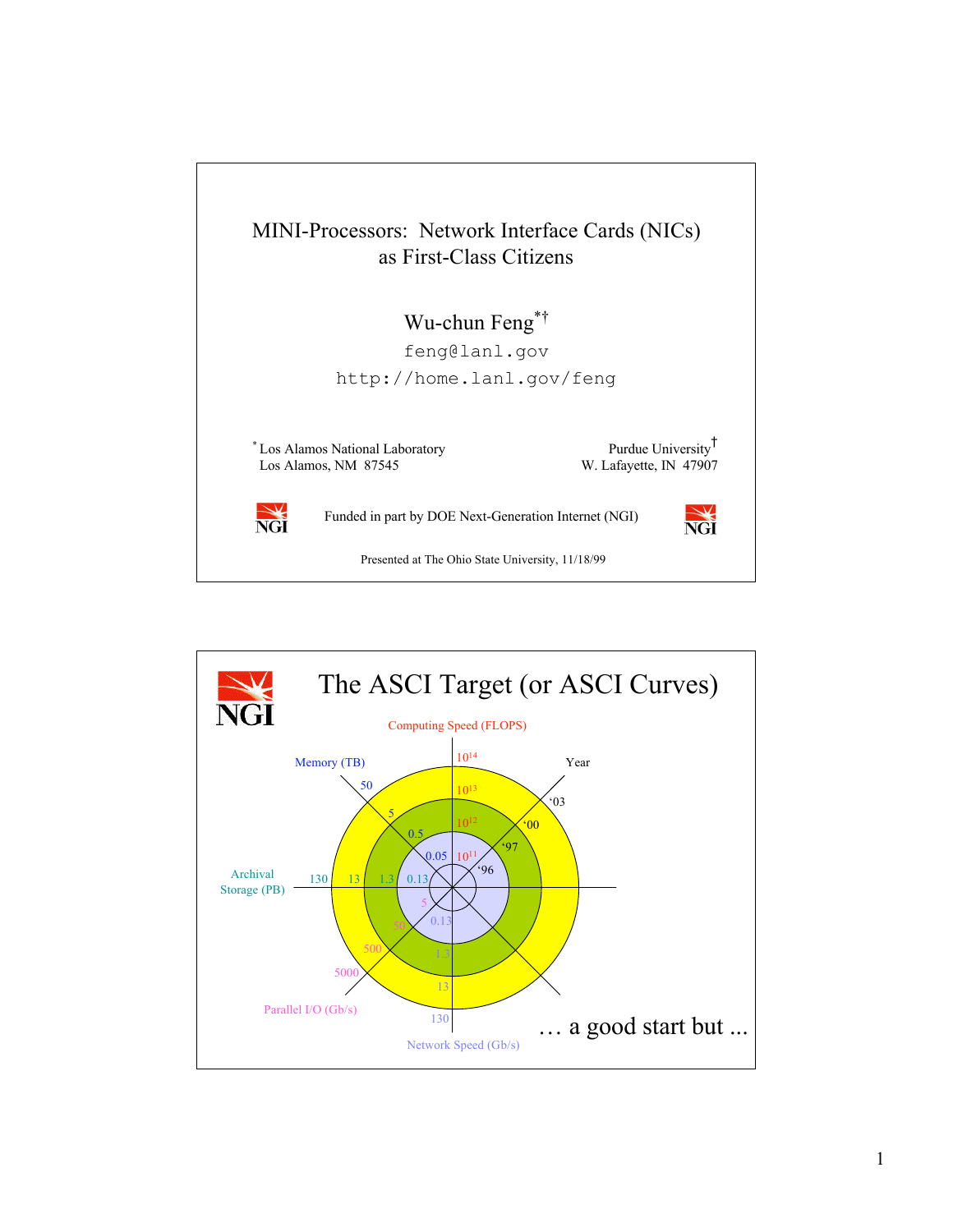

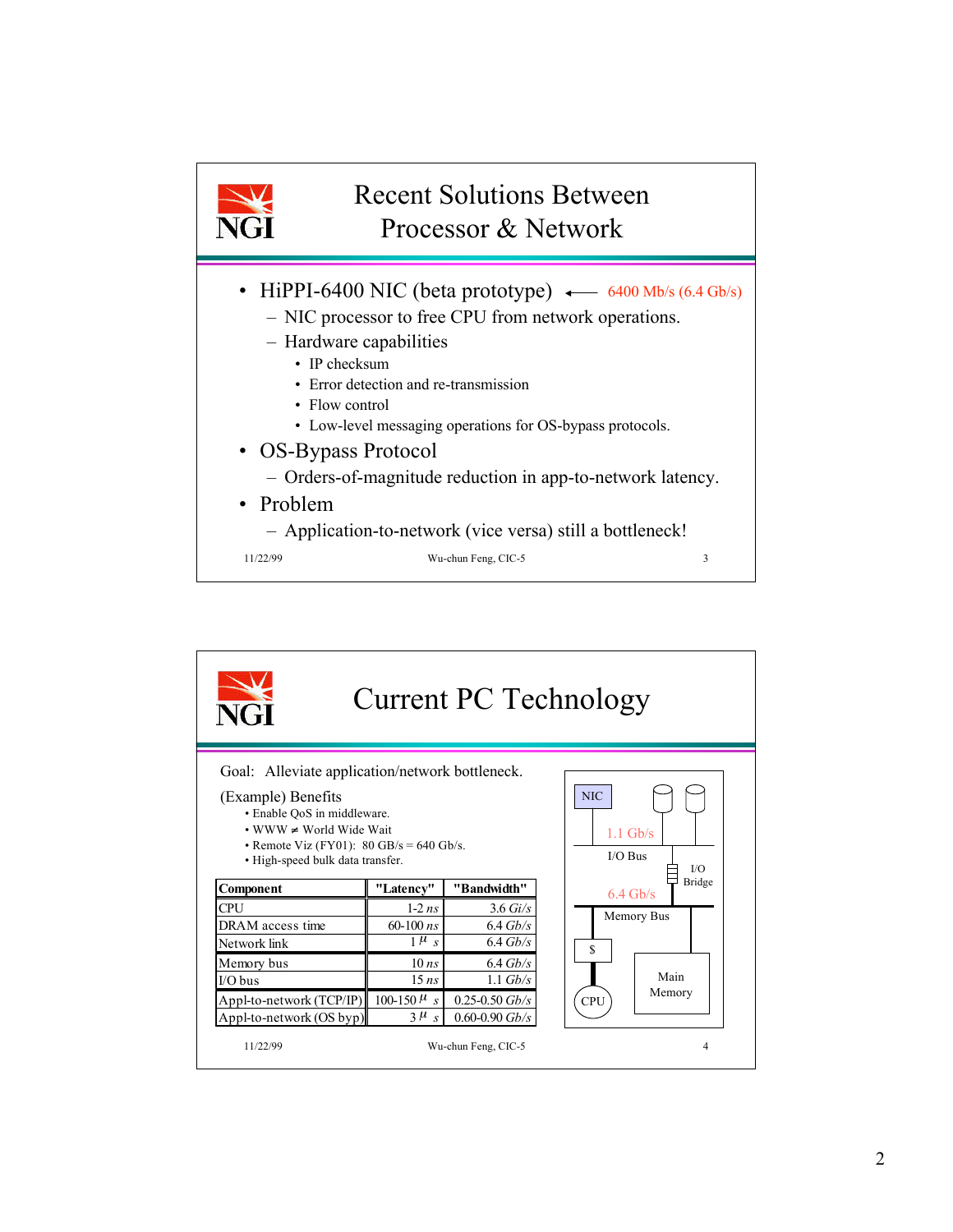

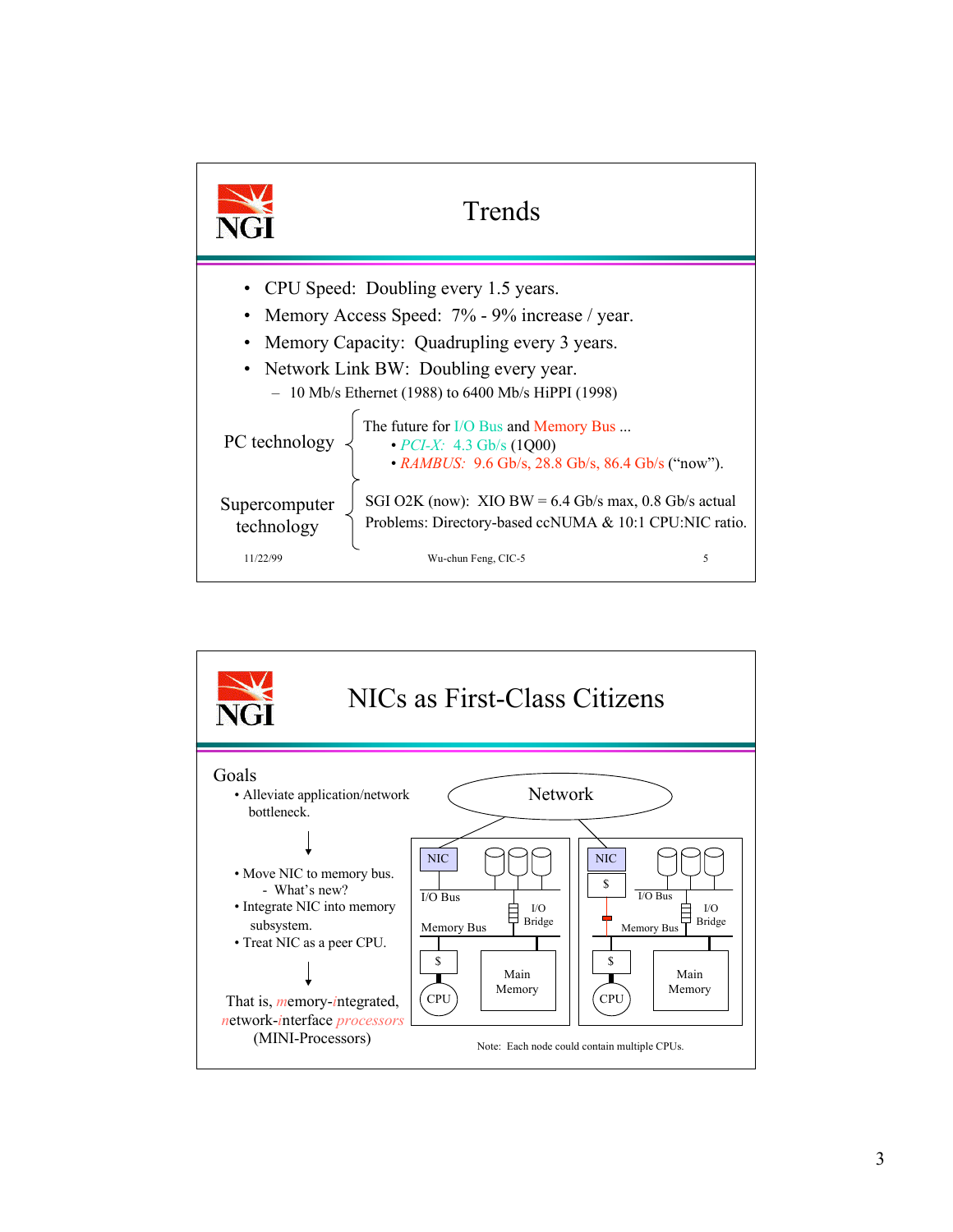| $NIC Access = Memory Access$<br><b>NGT</b> |                                     |
|--------------------------------------------|-------------------------------------|
|                                            |                                     |
| $I/O$ Access                               | Memory Access                       |
| Device on I/O bus                          | Memory on memory bus                |
| Indirect via operating system (OS)         | Direct via protected user access    |
| Uncached NIC registers                     | Cached NIC registers                |
| Ad hoc data movement                       | Cache block transfers               |
| Explicit data movement via API             | Memory-based queue                  |
| Notification via interrupts                | Notification via cache invalidation |
| Limited device memory                      | Plentiful memory                    |
| No out-of-order access & spec.             | Out-of-order access & spec.         |

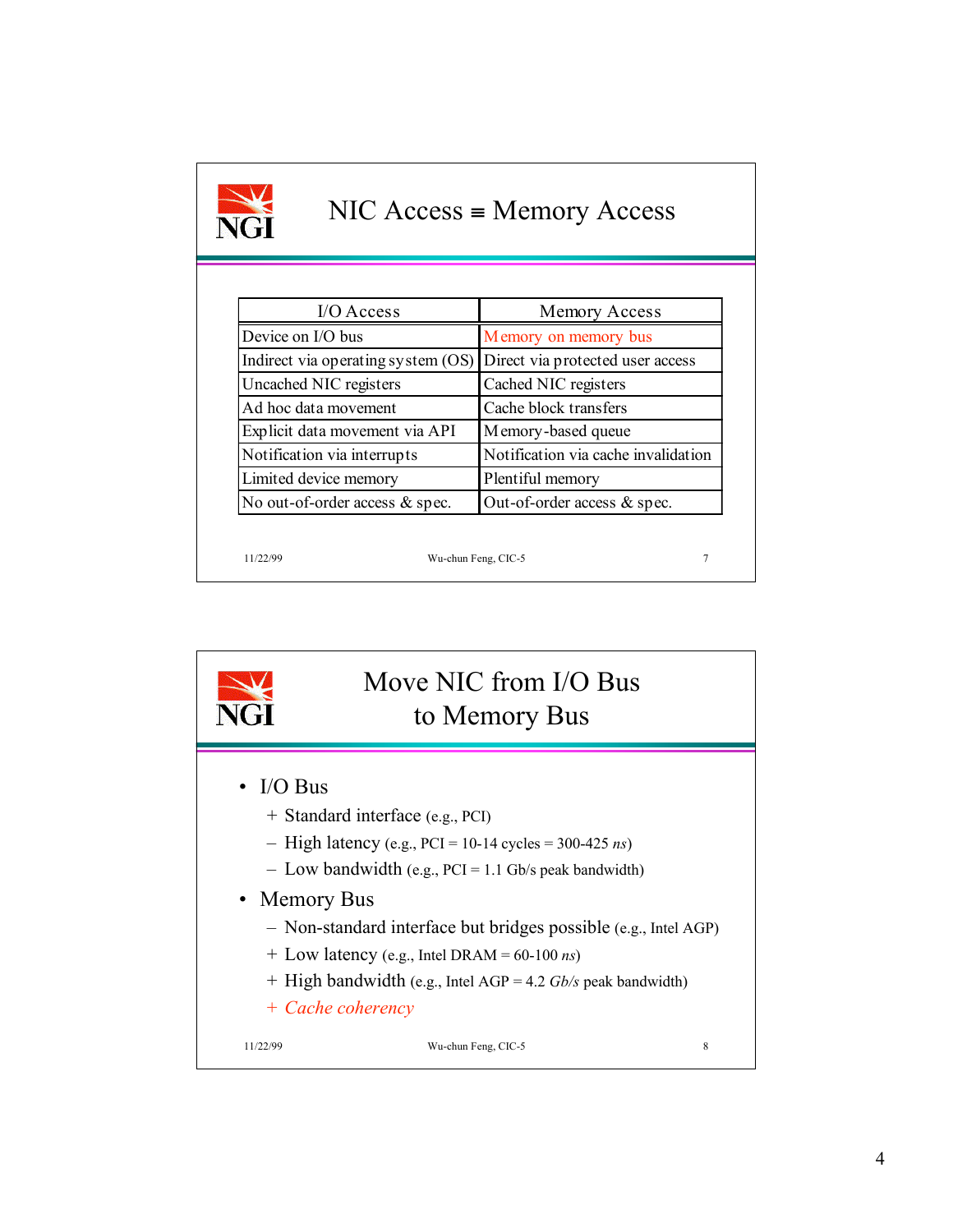| $NIC Access = Memory Access$<br>NGT |                                     |
|-------------------------------------|-------------------------------------|
|                                     |                                     |
| $I/O$ Access                        | Memory Access                       |
| Device on I/O bus                   | Memory on memory bus                |
| Indirect via operating system (OS)  | Direct via protected user access    |
| Uncached NIC registers              | Cached NIC registers                |
| Ad hoc data movement                | Cache block transfers               |
| Explicit data movement via API      | Memory-based queue                  |
| Notification via interrupts         | Notification via cache invalidation |
| Limited device memory               | Plentiful memory                    |
| No out-of-order access & spec.      | Out-of-order access $&$ spec.       |
|                                     |                                     |
| Wu-chun Feng, CIC-5<br>11/22/99     | 9                                   |

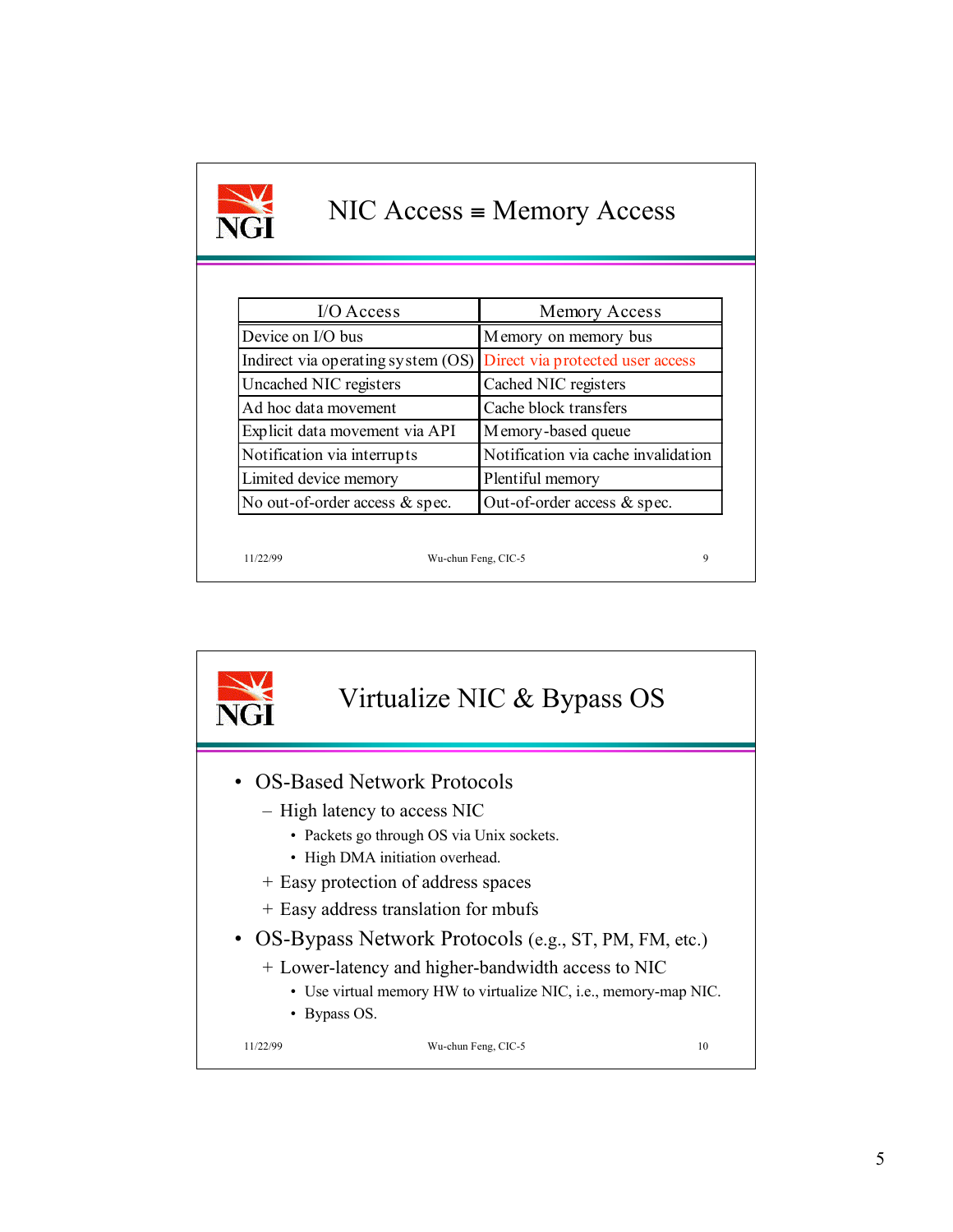| $NIC Access = Memory Access$<br>NGI |                                     |
|-------------------------------------|-------------------------------------|
|                                     |                                     |
| I/O Access                          | Memory Access                       |
| Device on I/O bus                   | Memory on memory bus                |
| Indirect via operating system (OS)  | Direct via protected user access    |
| Uncached NIC registers              | Cached NIC registers                |
| Ad hoc data movement                | Cache block transfers               |
| Explicit data movement via API      | Memory-based queue                  |
| Notification via interrupts         | Notification via cache invalidation |
| Limited device memory               | Plentiful memory                    |
| No out-of-order access $&$ spec.    | Out-of-order access $&$ spec.       |
|                                     |                                     |

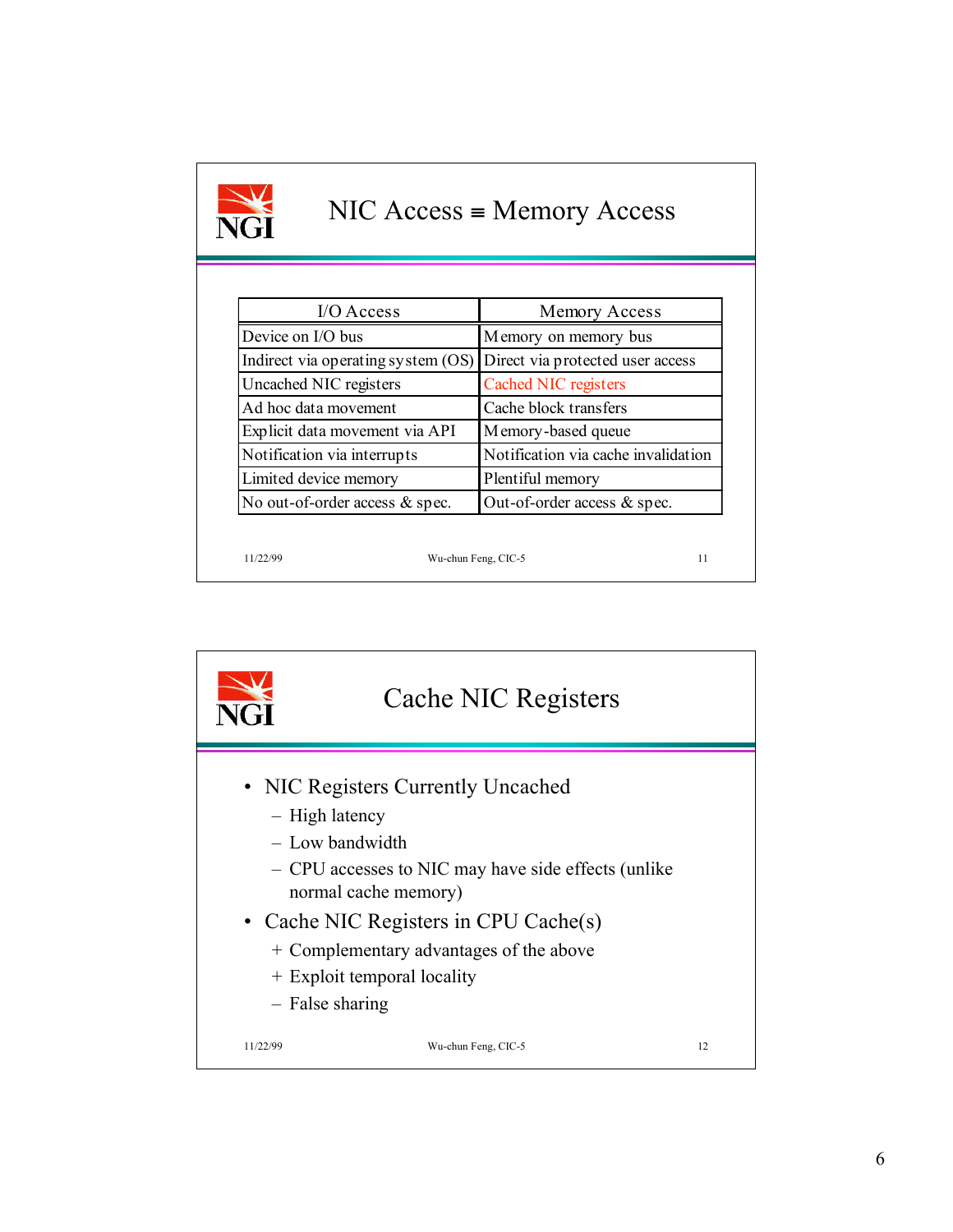

| $NIC Access = Memory Access$<br>JGT |                                    |                                     |
|-------------------------------------|------------------------------------|-------------------------------------|
|                                     | $I/O$ Access                       | Memory Access                       |
| Device on I/O bus                   |                                    | Memory on memory bus                |
|                                     | Indirect via operating system (OS) | Direct via protected user access    |
| Uncached NIC registers              |                                    | Cached NIC registers                |
| Ad hoc data movement                |                                    | Cache block transfers               |
|                                     | Explicit data movement via API     | Memory-based queue                  |
| Notification via interrupts         |                                    | Notification via cache invalidation |
| Limited device memory               |                                    | Plentiful memory                    |
|                                     | No out-of-order access & spec.     | Out-of-order access & spec.         |
| 11/22/99                            | Wu-chun Feng, CIC-5                | 14                                  |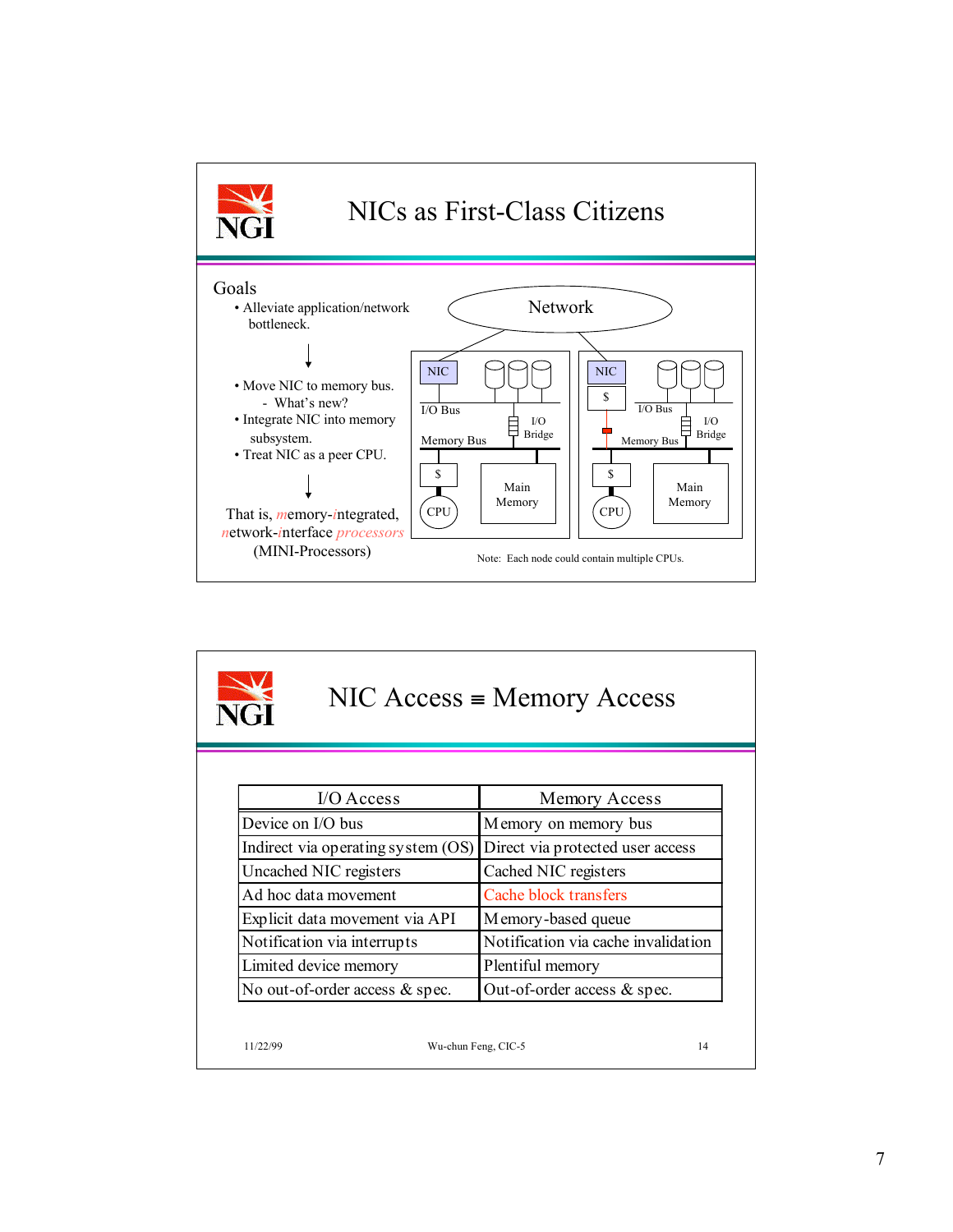

| $NIC Access = Memory Access$<br><b>NGI</b> |                                    |                                     |
|--------------------------------------------|------------------------------------|-------------------------------------|
|                                            | $IO Access$                        | Memory Access                       |
| Device on I/O bus                          |                                    | Memory on memory bus                |
|                                            | Indirect via operating system (OS) | Direct via protected user access    |
| Uncached NIC registers                     |                                    | Cached NIC registers                |
| Ad hoc data movement                       |                                    | Cache block transfers               |
|                                            | Explicit data movement via API     | Memory-based queue                  |
| Notification via interrupts                |                                    | Notification via cache invalidation |
| Limited device memory                      |                                    | Plentiful memory                    |
|                                            | No out-of-order access & spec.     | Out-of-order access & spec.         |
| 11/22/99                                   | Wu-chun Feng, CIC-5                | 16                                  |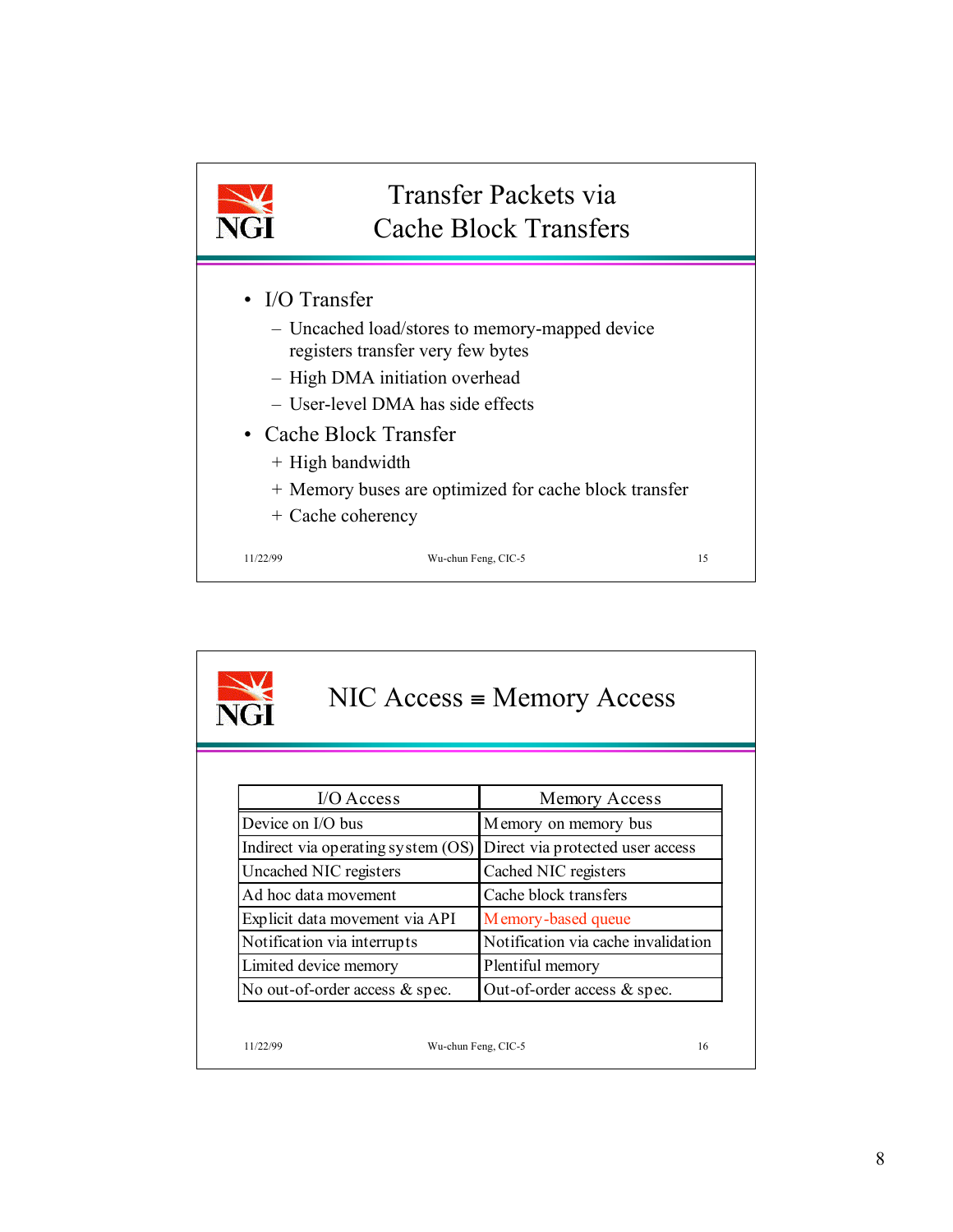

| $NIC Access = Memory Access$<br><u>तन</u> |                                     |
|-------------------------------------------|-------------------------------------|
|                                           |                                     |
| I/O Access                                | Memory Access                       |
| Device on I/O bus                         | Memory on memory bus                |
| Indirect via operating system (OS)        | Direct via protected user access    |
| Uncached NIC registers                    | Cached NIC registers                |
| Ad hoc data movement                      | Cache block transfers               |
| Explicit data movement via API            | Memory-based queue                  |
| Notification via interrupts               | Notification via cache invalidation |
| Limited device memory                     | Plentiful memory                    |
| No out-of-order access & spec.            | Out-of-order access $&$ spec.       |
|                                           |                                     |
| Wu-chun Feng, CIC-5<br>11/22/99           | 18                                  |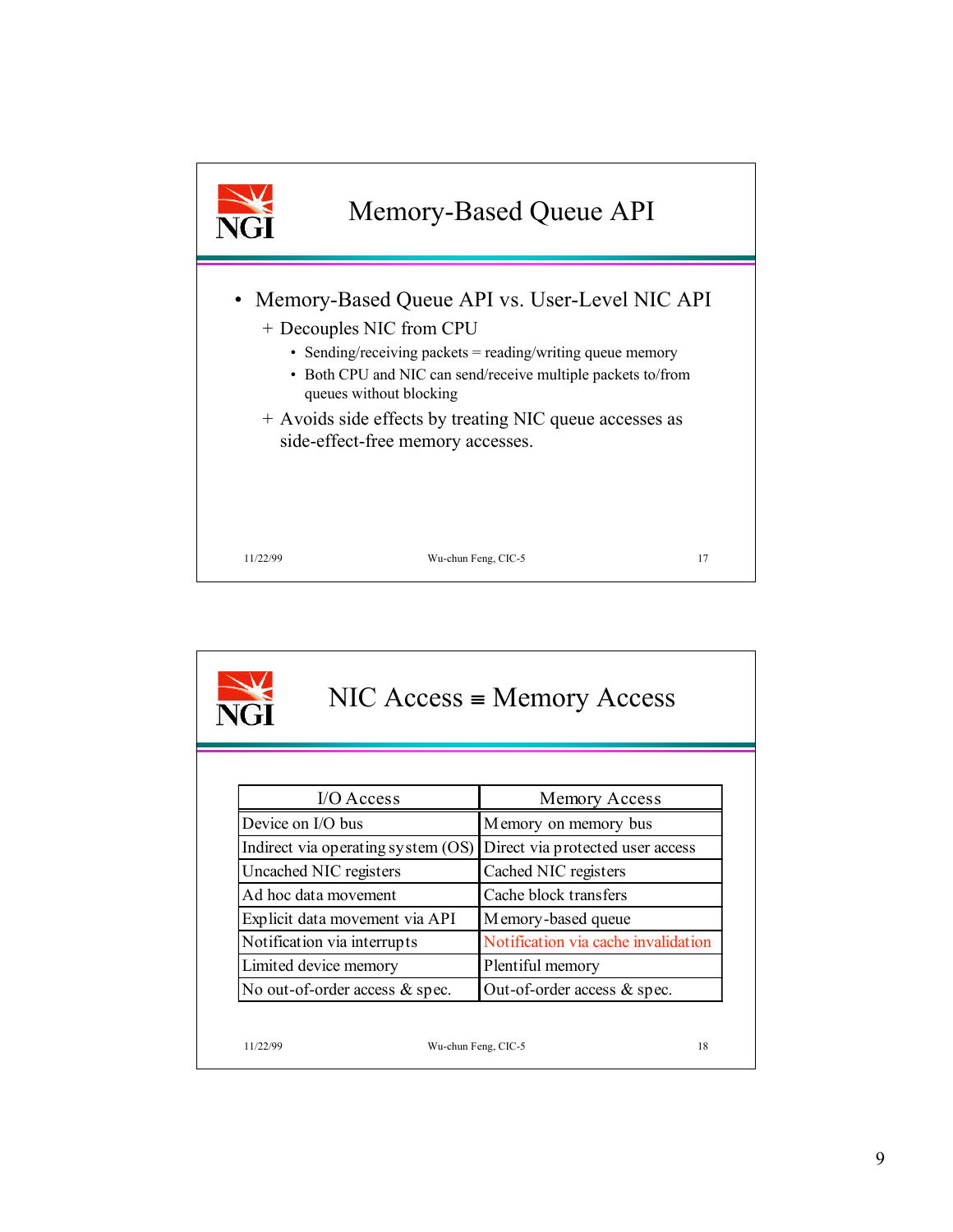

| $NIC Access = Memory Access$<br><b>NGT</b> |                                    |                                     |
|--------------------------------------------|------------------------------------|-------------------------------------|
|                                            | $I/O$ Access                       | Memory Access                       |
| Device on I/O bus                          |                                    | Memory on memory bus                |
|                                            | Indirect via operating system (OS) | Direct via protected user access    |
|                                            | Uncached NIC registers             | Cached NIC registers                |
|                                            | Ad hoc data movement               | Cache block transfers               |
|                                            | Explicit data movement via API     | Memory-based queue                  |
|                                            | Notification via interrupts        | Notification via cache invalidation |
|                                            | Limited device memory              | Plentiful memory                    |
|                                            | No out-of-order access & spec.     | Out-of-order access & spec.         |
| 11/22/99                                   | Wu-chun Feng, CIC-5                | 20                                  |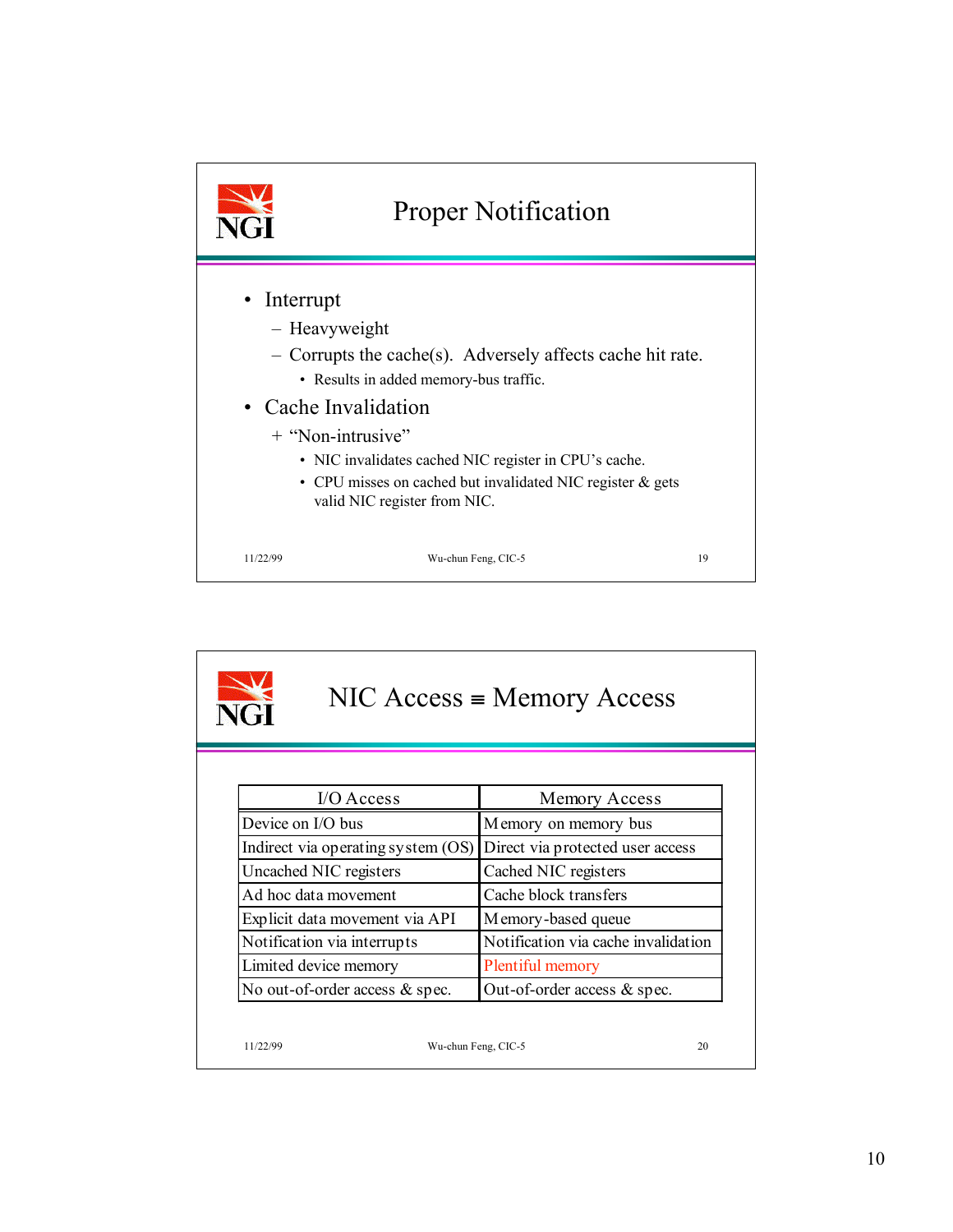

| $NIC Access = Memory Access$<br>NGT |                                      |  |
|-------------------------------------|--------------------------------------|--|
| $VO Access$                         | Memory Access                        |  |
| Device on I/O bus                   | Memory on memory bus                 |  |
| Indirect via operating system (OS)  | Direct via protected user access     |  |
| Uncached NIC registers              | Cached NIC registers                 |  |
| Ad hoc data movement                | Cache block transfers                |  |
| Explicit data movement via API      | Memory-based queue                   |  |
| Notification via interrupts         | Notification via cache invalidation  |  |
| Limited device memory               | Plentiful memory                     |  |
| No out-of-order access & spec.      | Out-of-order access $\&$ speculation |  |
| 11/22/99<br>Wu-chun Feng, CIC-5     | 22                                   |  |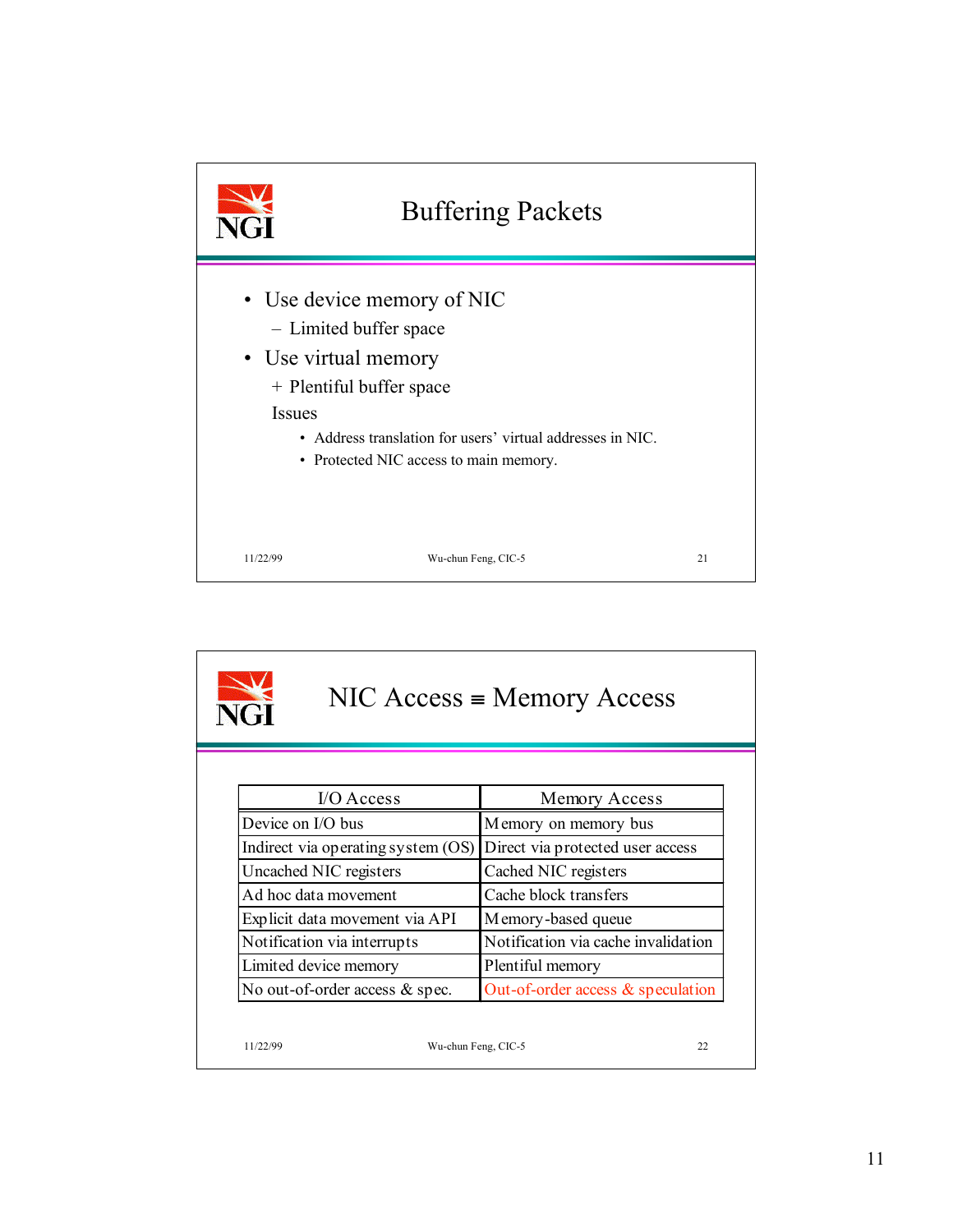

| $NIC Access = Memory Access$<br>VC-11 |                                      |  |
|---------------------------------------|--------------------------------------|--|
| $I/O$ Access                          | Memory Access                        |  |
| Device on I/O bus                     | Memory on memory bus                 |  |
| Indirect via operating system (OS)    | Direct via protected user access     |  |
| Uncached NIC registers                | Cached NIC registers                 |  |
| Ad hoc data movement                  | Cache block transfers                |  |
| Explicit data movement via API        | Memory-based queue                   |  |
| Notification via interrupts           | Notification via cache invalidation  |  |
| Limited device memory                 | Plentiful memory                     |  |
| No out-of-order access & spec.        | Out-of-order access $\&$ speculation |  |
|                                       |                                      |  |
| 11/22/99<br>Wu-chun Feng, CIC-5       | 24                                   |  |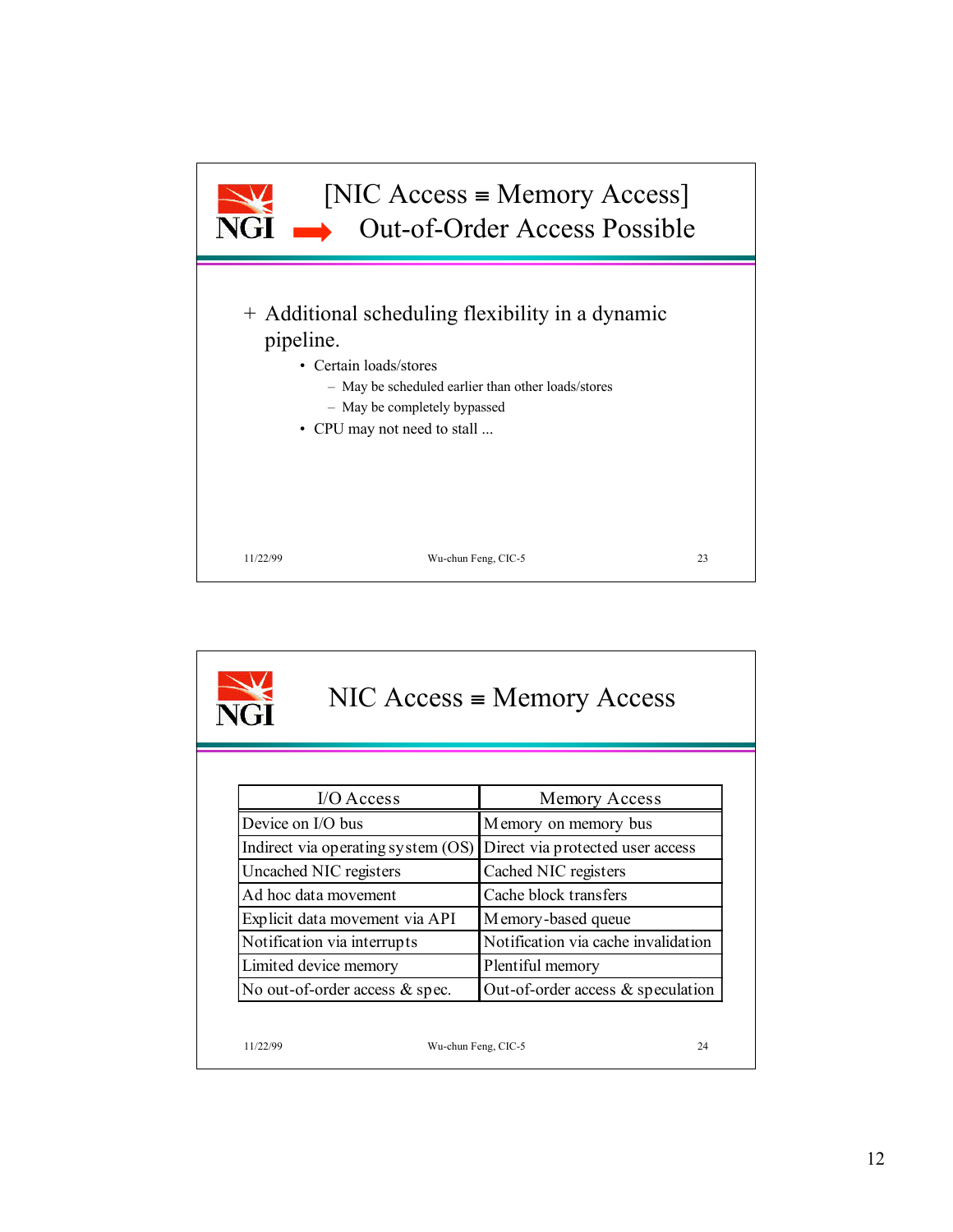